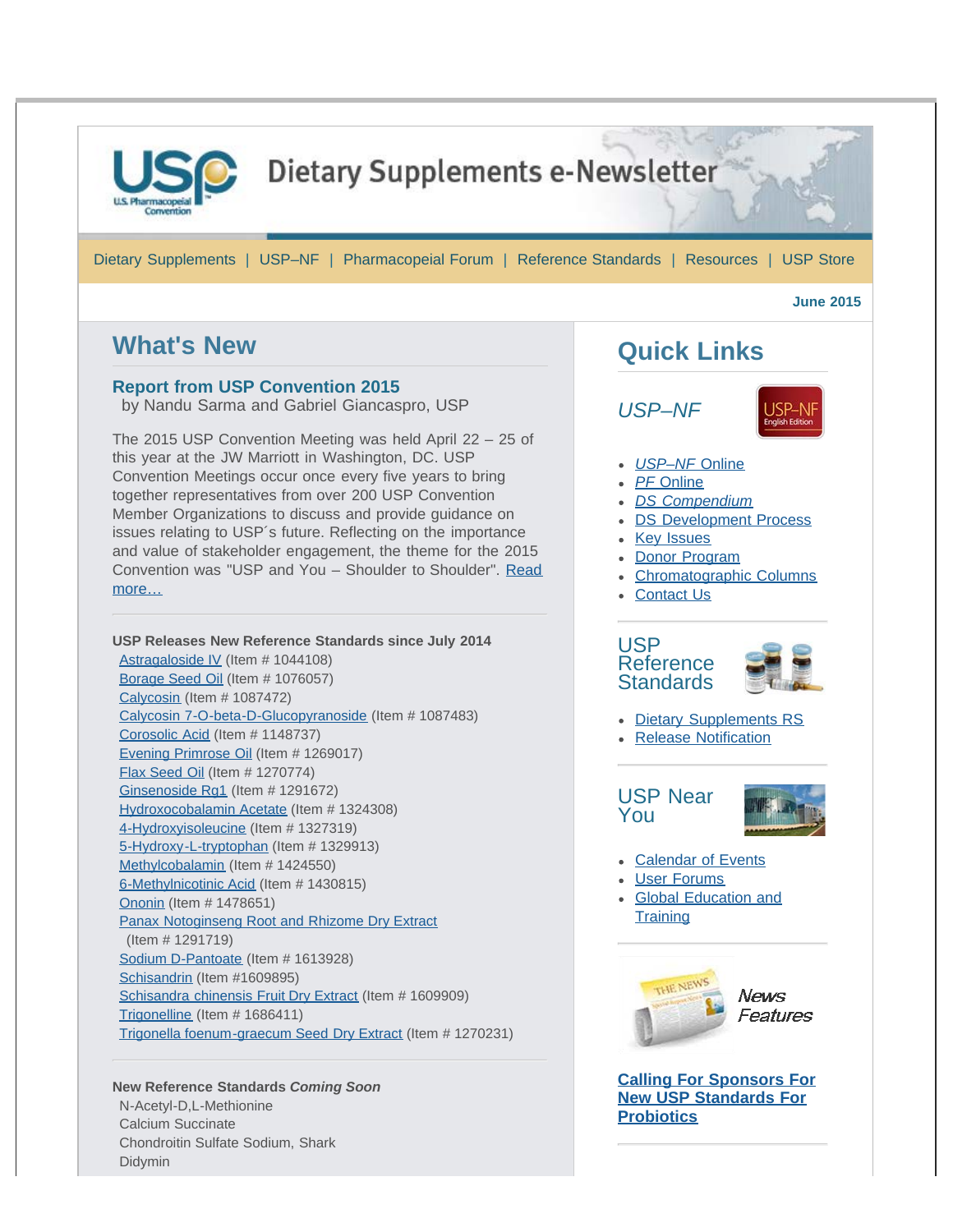D-Salicin Hesperidin Isonaringin Neohesperidin **Oleuropein**  Olive Leaf Dry Extract Red Clover Aerial Parts Isoflavone Aglycones Dry Extract *Salix* spp. Bark Dry Extract **Ubiquinol**  Verbascoside Willow Bark Dry Extract *[Find a Reference Standard](http://www.usp.org/reference-standards/find-reference-standard) [Suggest a Reference Standard](http://www.usp.org/reference-standards/find-reference-standard/suggest-reference-standard)*

#### **Monographs in [Revision Bulletin](http://www.usp.org/usp-nf/pharmacopeial-forum)**

*(Published May 29, 2015. Official Jun 1, 2015)* Menthol Chondroitin Sulfate Sodium

#### **Monographs in** *[PF](http://www.usp.org/usp-nf/pharmacopeial-forum)* [41\(4\)](http://www.usp.org/usp-nf/pharmacopeial-forum)

*(Published Jul 1, 2015. Comments due by Sep 30, 2015)* **New:** gamma-Aminobutyric Acid Capsules Northern Schisandra Fruit Dry Extract Methylcobalamin Tablets

#### **Monographs in** *[PF](http://www.usp.org/usp-nf/pharmacopeial-forum)* [41\(3\)](http://www.usp.org/usp-nf/pharmacopeial-forum)

*(Published May 1, 2015. Comments due by Jul 31, 2015)* **New:** gamma-Aminobutyric Acid **Revisions:** Glutathione Krill Oil (Capsules | Delayed-Release Capsules)

#### **Interim Revision Announcement (IRA):**

**Digoxin**  Powdered Digitalis Omega-3-Acid Ethyl Esters ( | Capsules)

#### [Read about monographs slated for](http://www.usp.org/sites/default/files/usp_pdf/EN/dietarySupp/newsletter/201506-future-pf.pdf) *[PF 41\(5\) and PF 41\(6\)](http://www.usp.org/sites/default/files/usp_pdf/EN/dietarySupp/newsletter/201506-future-pf.pdf)*[…](http://www.usp.org/sites/default/files/usp_pdf/EN/dietarySupp/newsletter/201506-future-pf.pdf)

#### **New Monographs Under Development**

 5-Hydroxy-L-tryptophan (Capsules | Tablets) 7-Hydroxymatairesinol Dry Extract Artichoke Leaf ( | Dry Extract | Powder) Chia Seed Oil Conjugated Linoleic Acid (Free Fatty Acids | Triglycerides) Cranberry Juice-Derived Powder Eleuthero Root and Rhizome Powder (Tablets | Capsules) Selenium Yeast *[Submit Monographs and Revisions](http://www.usp.org/dietary-supplements/development-process/submit-monographs-revisions)*

#### **General Chapters in** *[PF](http://www.usp.org/usp-nf/pharmacopeial-forum)* [41\(3\)](http://www.usp.org/usp-nf/pharmacopeial-forum)

 *(Published May 1, 2015. Comments due by Jul 31, 2015)* **New:**

<2251> Intentional Adulteration of Dietary Supplements with Drugs and Drug Analogs

### • *Upcoming Workshops:* **[Workshop on Adulteration](http://www.usp.org/meetings-courses/workshops/adulteration-and-fraud-food-ingredients-and-dietary-supplements) [and Fraud in Food](http://www.usp.org/meetings-courses/workshops/adulteration-and-fraud-food-ingredients-and-dietary-supplements) [Ingredients and Dietary](http://www.usp.org/meetings-courses/workshops/adulteration-and-fraud-food-ingredients-and-dietary-supplements) [Supplements](http://www.usp.org/meetings-courses/workshops/adulteration-and-fraud-food-ingredients-and-dietary-supplements)**

Dec 3–4, 2015 Extensive work has been accomplished by USP, FDA and other industry and regulatory authorities to provide new and innovative tools to help combat intentional, economically motivated adulteration (EMA) in food ingredients and dietary supplements. [For more](http://www.usp.org/meetings-courses/workshops/adulteration-and-fraud-food-ingredients-and-dietary-supplements) [information and to register…](http://www.usp.org/meetings-courses/workshops/adulteration-and-fraud-food-ingredients-and-dietary-supplements).

• **[Priority New Dietary](http://www.usp.org/dietary-supplements/development-process/priority-new-dietary-supplement-monographs) [Supplement Monographs](http://www.usp.org/dietary-supplements/development-process/priority-new-dietary-supplement-monographs) [\(updated 24-Apr-2015\)](http://www.usp.org/dietary-supplements/development-process/priority-new-dietary-supplement-monographs)** USP is seeking sponsors… *[Read More](http://www.usp.org/dietary-supplements/development-process/priority-new-dietary-supplement-monographs)*

• **[USP Dietary](http://www.usp.org/sites/default/files/usp_pdf/EN/dietarySupp/newsletter/201506-dshm.pdf) [Supplements & Herbal](http://www.usp.org/sites/default/files/usp_pdf/EN/dietarySupp/newsletter/201506-dshm.pdf) [Medicines \(DSHM\)](http://www.usp.org/sites/default/files/usp_pdf/EN/dietarySupp/newsletter/201506-dshm.pdf) [Nomenclature News](http://www.usp.org/sites/default/files/usp_pdf/EN/dietarySupp/newsletter/201506-dshm.pdf)**[,](http://www.usp.org/sites/default/files/usp_pdf/EN/dietarySupp/newsletter/201506-dshm.pdf) *[including an exciting training](http://www.usp.org/sites/default/files/usp_pdf/EN/dietarySupp/newsletter/201506-dshm.pdf) [opportunity!](http://www.usp.org/sites/default/files/usp_pdf/EN/dietarySupp/newsletter/201506-dshm.pdf)*

• **[USP Admission](http://www.usp.org/sites/default/files/usp_pdf/EN/dietarySupp/newsletter/201506-admission.pdf) [Evaluation of Articles](http://www.usp.org/sites/default/files/usp_pdf/EN/dietarySupp/newsletter/201506-admission.pdf) [Prior to Monograph](http://www.usp.org/sites/default/files/usp_pdf/EN/dietarySupp/newsletter/201506-admission.pdf) [Development](http://www.usp.org/sites/default/files/usp_pdf/EN/dietarySupp/newsletter/201506-admission.pdf)**

• **[Expert Panel Update:](http://www.usp.org/sites/default/files/usp_pdf/EN/dietarySupp/newsletter/201506-ep-update.pdf) [<2251> Adulteration of](http://www.usp.org/sites/default/files/usp_pdf/EN/dietarySupp/newsletter/201506-ep-update.pdf) [Dietary Supplements with](http://www.usp.org/sites/default/files/usp_pdf/EN/dietarySupp/newsletter/201506-ep-update.pdf) [Drugs and Drug Analogs](http://www.usp.org/sites/default/files/usp_pdf/EN/dietarySupp/newsletter/201506-ep-update.pdf)**

**Frequently Asked Questions (FAQ):**

**Q.** [How will General](http://www.usp.org/sites/default/files/usp_pdf/EN/dietarySupp/newsletter/faq.pdf) [Chapters <2232> Elemental](http://www.usp.org/sites/default/files/usp_pdf/EN/dietarySupp/newsletter/faq.pdf) [Contaminants in Dietary](http://www.usp.org/sites/default/files/usp_pdf/EN/dietarySupp/newsletter/faq.pdf) [Supplements and <561>](http://www.usp.org/sites/default/files/usp_pdf/EN/dietarySupp/newsletter/faq.pdf) **[Articles of Botanical Origin](http://www.usp.org/sites/default/files/usp_pdf/EN/dietarySupp/newsletter/faq.pdf)** [section Elemental](http://www.usp.org/sites/default/files/usp_pdf/EN/dietarySupp/newsletter/faq.pdf) [Impurities–Limits become](http://www.usp.org/sites/default/files/usp_pdf/EN/dietarySupp/newsletter/faq.pdf) [applicable to dietary](http://www.usp.org/sites/default/files/usp_pdf/EN/dietarySupp/newsletter/faq.pdf) [supplement monographs?](http://www.usp.org/sites/default/files/usp_pdf/EN/dietarySupp/newsletter/faq.pdf) [Will they apply to all](http://www.usp.org/sites/default/files/usp_pdf/EN/dietarySupp/newsletter/faq.pdf) [monographs or just to](http://www.usp.org/sites/default/files/usp_pdf/EN/dietarySupp/newsletter/faq.pdf) [botanical dietary](http://www.usp.org/sites/default/files/usp_pdf/EN/dietarySupp/newsletter/faq.pdf) [supplements ingredients?](http://www.usp.org/sites/default/files/usp_pdf/EN/dietarySupp/newsletter/faq.pdf)

**Q.** [How do the USP](http://www.usp.org/sites/default/files/usp_pdf/EN/dietarySupp/newsletter/faq.pdf)